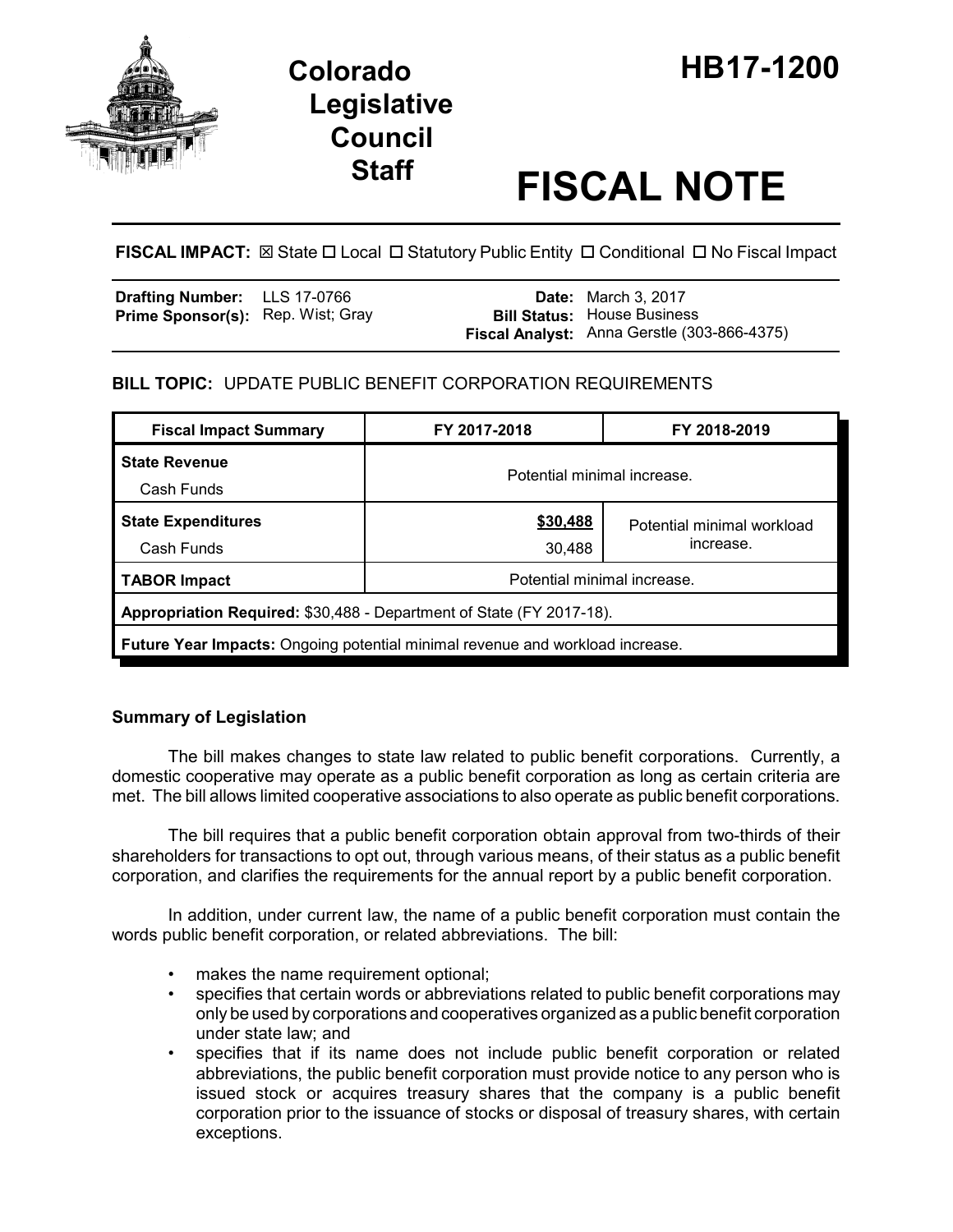March 3, 2017

### Page 2 **HB17-1200**

#### **Background**

*Public benefit corporations.* Colorado law defines a public benefit corporation as a for-profit corporation or domestic cooperative that is intended to produce a public benefit and to operate in a responsible and sustainable manner. As of February 2017, there are approximately 259 public benefit corporations registered with the Secretary of State's Office (SOS).

*Limited cooperative association.* A limited cooperative association is an autonomous, unincorporated association of persons intended to meet their mutual interests through a jointly owned enterprise. The enterprise must be controlled primarily by those persons (members), and must allow the combining of ownership and receipt of benefits by the members whose interests the cooperative is intended to meet with separate investments by investors who receive a return on their investments and a share of control. As of February 2017, there are approximately 107 limited cooperative associations registered with the SOS.

#### **State Revenue**

*The bill may increase revenue to the Department of State Cash Fund in the SOS by a minimal amount.* To the extent that limited cooperative associations convert to public benefit corporations or new public benefit corporations are registered as a result of the bill, the number of transactions processed by the SOS may increase. Transaction fees are the same for both business types, but the fee to change business types varies based on the whether the public benefit corporation is created through an amendment, merger, or conversion. Any revenue increase is expected to be minimal.

#### **TABOR Impact**

This bill may increase state cash fund revenue from fees, which may increase the amount of money required to be refunded under TABOR for FY 2017-18 and FY 2018-19. TABOR refunds are paid out of the General Fund. TABOR refund obligations are not expected for FY 2016-17. Since the bill may increase the TABOR refund obligation without a corresponding change in General Fund revenue, the amount of money available in the General Fund for the budget may decrease by an identical amount.

#### **State Expenditures**

*For FY 2017-18 only, the bill increases state expenditures in the SOS by \$30,488, paid from the Department of State Cash Fund.* The bill also may increase the workload in the SOS and Judicial Department beginning in FY 2017-18, as discussed below.

*Secretary of State's Office.* The SOS requires \$30,488 in FY 2017-18 to modify the online filing system to allow limited cooperatives to file as public benefit corporations and to allow for additional naming flexibility in the system. The fiscal note assumes 296 hours of programming time at \$103 per hour.